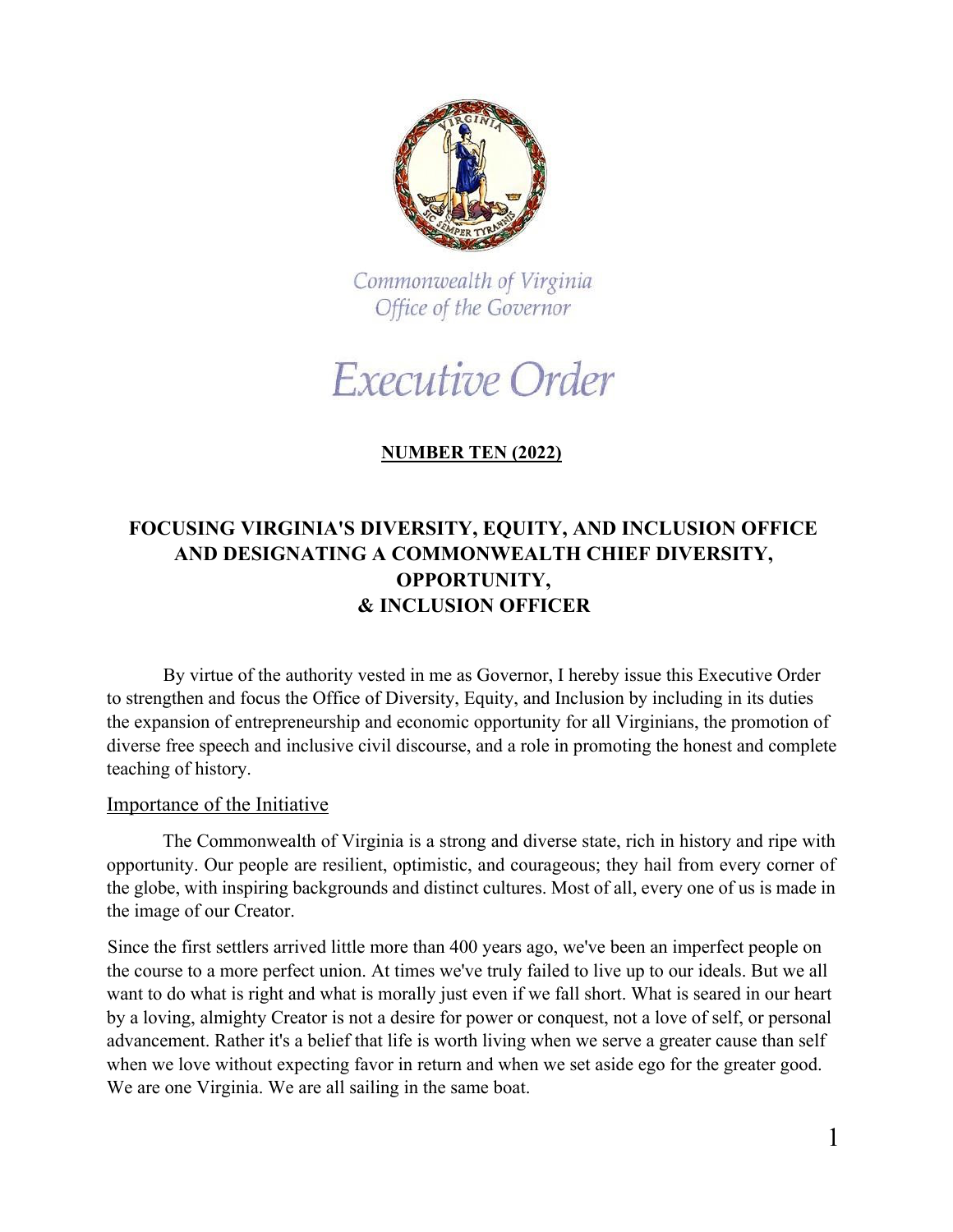Yet, we acknowledge that too many of our citizens have not received the equal opportunity they deserve, and we recognize that diversity when genuinely embraced strengthens our Commonwealth. Every Virginian deserves dignity and respect, deserves the opportunity to pursue their dreams and deserves inclusion in the Virginia family.

To accomplish this, we must strengthen and focus the Office of Diversity, Equity and Inclusion (ODEI) by including in its mission the promotion of entrepreneurship and economic opportunity for all Virginians — including Virginians with disabilities — as well as the promotion of free speech and civil discourse.

### Directive

Accordingly, by virtue of the authority vested in me as Governor under Article V of the Constitution of Virginia, and the Code of Virginia, and subject to my continuing and ultimate authority and responsibility to act in such matters, I hereby order:

- l . Angela Sailor is appointed as Director of the Office of Diversity, Equity and Inclusion, and is hereby designated to serve in the Governor's Cabinet as the Commonwealth Chief Diversity, Opportunity & Inclusion Officer, and in addition to the statutory duties prescribed:
- 2. The Chief Diversity, Opportunity & Inclusion Officer will promote ideas, policies, and practices in coordination with the Secretary of Commerce and Trade to expand entrepreneurship and economic opportunities for disadvantaged Virginians, including Virginians living with disabilities.
- 3. The Chief Diversity, Opportunity & Inclusion Officer will also facilitate bringing Virginians of different faiths together in service to their communities and the Commonwealth.
- 4. The Chief Diversity, Opportunity & Inclusion Officer will also promote free speech and civil discourse in civic life, including viewpoint diversity in higher education in coordination with the Secretary of Education.
- 5. The Chief Diversity, Opportunity & Inclusion Officer will also work to promote ideas, policies, and practices to eliminate disparities in pre-natal care, and be an ambassador for unborn children.
- 6. The Chief Diversity, Opportunity & Inclusion Officer will also be responsive to the rights of parents in educational and curricular decision making and ensure, in coordination with the Secretary of Education, that the teaching of Virginia's and the United States' history is honest, objective, and complete.